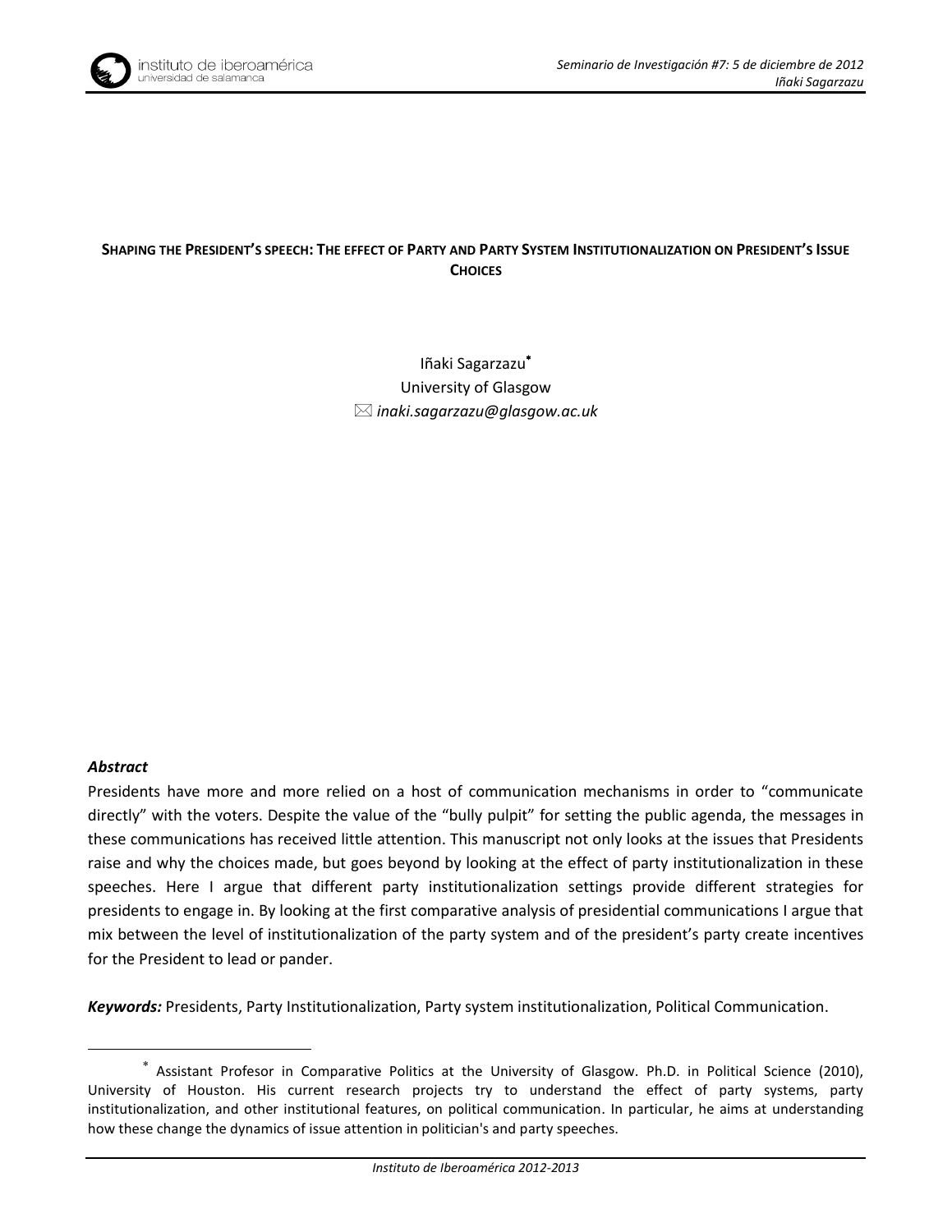### *1. Introduction*

The process of writing a presidential speech extends far beyond the mere flourishes that help make the text attractive and coherent. There is a critical component related to the issue(s) that will be mentioned. This process has a strategic component, as every communicative action must have a purpose (Habermas 1984). The strategy of choosing which issue(s) to speak about will have to weight several factors. First, what does the president want to talk about? Second, how believable will the president be? And third, what are the concerns of the citizens? The degree to which these different questions are weighted will affect the issue profile of the speech. Furthermore, via the power of the 'bully pulpit', these speeches will set the public agenda (Kernell 1997).

The power to rally public opinion in order to achieve legislative successes has been widely studied in the presidential communications literature. There is significant evidence that points to the ability of presidents to influence public opinion (e.g. Rottinghaus 2010, Brader 2006, Geer 2006, Buchanan 2005, Newman 2003), even in light of criticisms to its effectiveness (e.g. Edwards III 1996*a*, 1996*b*, 2003). The main argument in this literature is that, a president's ability to get Congress to pass the president's preferred legislation is tied to how the public perceives the specific policy issue. By relying on a consistent and well-crafted political communication strategy, presidents can promote their agenda in the public sphere and mobilize the necessary societal support to implement it (e.g. Kernell 1997, Rottinghaus 2010). For instance, by studying the impact of President Bush's speeches on Iraq, Tedin, Rottinghaus and Rodgers (2011) showed that by "going public" the president was able to influence political opinions across certain issue types and groups. Similarly, by comparing different instruments of political communication, Rottinghaus (2009) concludes that presidential addresses on national television are most effective in shaping public opinion.

Most studies of presidential communications so far have focused on the US presidency, however, with new advances in archiving and access researchers have started to gain access to data previously unavailable in other countries different to the US. In one such analysis Hawkins (2009) studied 200 speeches of over 40 presidents. In his study, Hawkins focused on four types of speeches to study the presence of populism in presidential discourses. Specifically, for each president, he obtained "a campaign speech, a ribbon-cutting speech, an international speech, and a famous speech, typically an inaugural address or an annual report to the nation" (Hawkins 2009, 1051). By doing this he was able to compare presidents and find the presence of populism in modern and historic presidential speeches.

Despite the importance that presidential communications have acquired in the studies of the American Presidency, and of the comparative literature recently, little is known, however, about exactly what issues are being raised by the President on an ongoing basis. Currently most studies focus either on whether the president can mobilize the public on a specific issue, such as the Iraq war (Tedin, Rottinghaus and Rodgers 2011), on the effects of different types of 'strategic' speeches (Rottinghaus 2009), or on the presence of populism (Hawkins 2009). This literature, however, has failed to acknowledge more broadly how presidential issue preferences translate into the public agenda. And most importantly how those presidential issue profiles are constrained by the party of the president, the electorate's preferences, and the type of party system the country has.

Research on issue attention shows that politicians selectively choose the issues on which they talk based on how citizens evaluate the party's performance on these issues and on the level of importance or salience of the issue among the public (Ansolabehere and Iyengar 1994, Kaplan, Park and Ridout 2006, Sigelman and Buell 2004, Simon 2002, Xenos and Foot 2005). These findings are based on the existence of informative party labels that develop in the context of strongly institutionalized party systems, where party organizations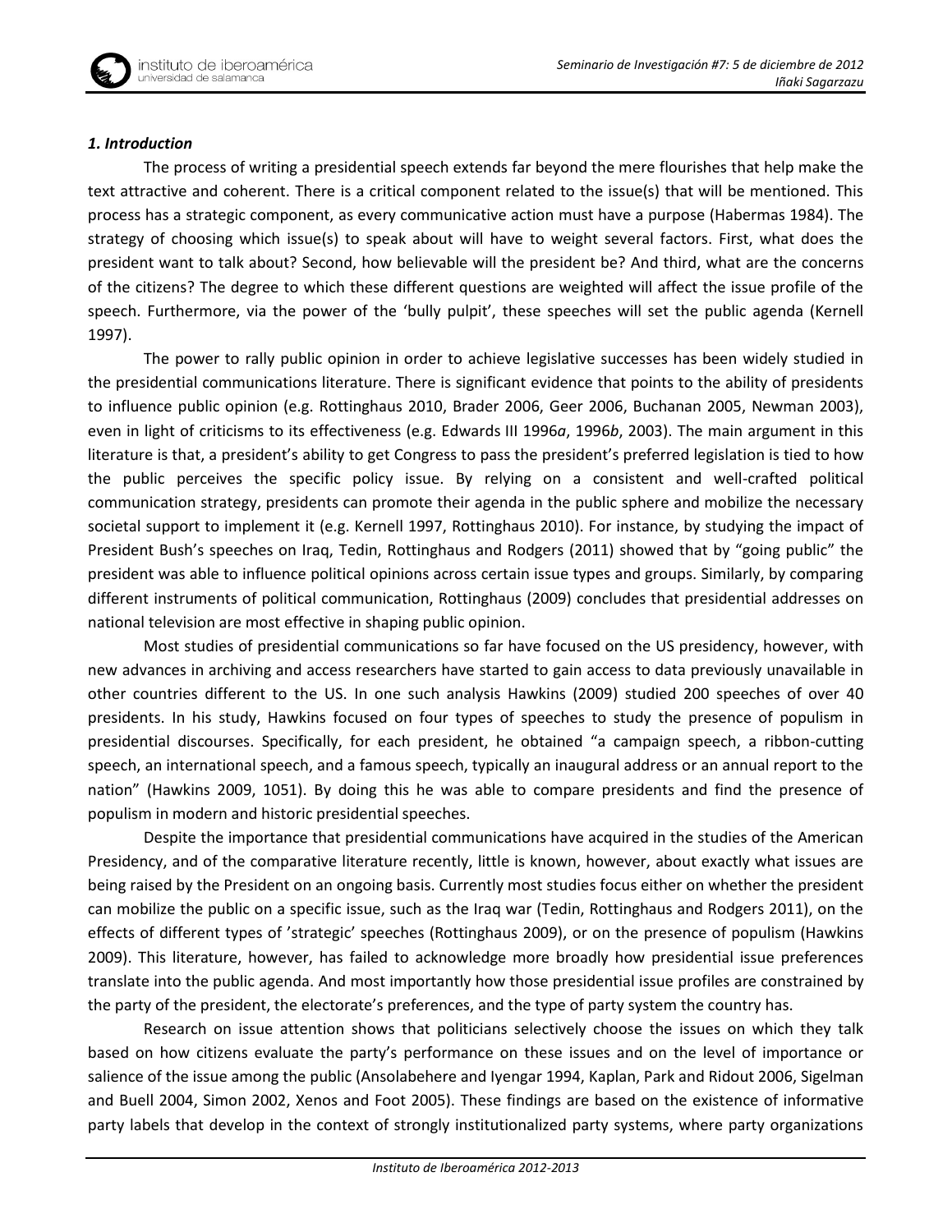

are solidified (Panebianco 1988) and parties become "well established and widely known" (Mainwaring and Torcal 2006, 206). These associated reputations, that inform citizens about the likely stance of politicians on issues, make parties "reliable" and "responsible" (Downs 1957, 105). Based on issue ownership theory (Petrocik 1996) for instance, we would expect that presidents will highlight more, on average, the issues that benefit their party over issues that benefit the opposition party. However, as Sagarzazu (2011) has shown the dynamics of issue attention are different in settings where parties are not institutionalized (i.e. party labels have no meaning).

In light of the relative importance of presidential communications for the crafting of the presidential agenda and the mobilization of popular support for it, together with the attempt at influencing other branches, institutions, or even sending messages to foreign institutions and public's. This manuscript will analyze, via quantitative text analysis, the attention devoted to different issues in presidential speeches. This analysis, however, will e be the first attempt at looking at presidential speeches in a comparative perspective. As such it will not restrict itself to the United States only but will include other countries with presidential systems where the institutionalization of the party system varies. Specifically, this essay will analyze, together with the United States, Venezuela and Brazil. In doing this comparison I will be able to analyze whether the dynamics of issue attention vary according to the level of party institutionalization.

This manuscript proceeds as follows: In the next two sections, I develop the theoretical argument. The succeeding section then turns to the empirical part of the study by illustrating the research design. Afterwards, it will present the results of the analysis and conclude with a summary of the results and a discussion of the implications of the findings.

## *2. Party and Party System Institutionalization as Agenda Setters*

In this section I present the theoretical constructions and assumptions that I make in this study. Specifically it starts by looking at the current discussion on the definition of parties issue profiles. It highlights the main discussion in the field only to point out that these dynamics only hold when the parties are institutionalized. After an overview of the causes and consequences of party and party system institutionalization, it presents the theoretical conclusion that can be drawn from taking into consideration these factors for the issue preferences of presidential communications.

## *2.1 The forces behind issue preferences*

Canes-Wrone, Herron and Shotts (2001) present a dichotomy of choices presidents have to make. Should they *lead* by going against prevailing public opinion? or should they *pander* to the public's preferences? While Canes-Wrone, Herron and Shotts (2001) theory is in the context of enacting legislation it also applies to the public issue preferences presidents make. Presidents can 'lead' by speaking on owned issues or they can 'pander' to the most salient issues. While there are not many studies looking at whether, and why, presidents decide to raise some issues rather than others, there is plenty of evidence in the campaign literature suggesting politicians do both. For the purposes of this study, we rely on the theories of issue ownership and issue salience that emanate from the campaign literature but have been shown to apply to actual day to day politics (see for instance Green-Pedersen et al. 2011, Green-Pedersen and Wilkerson 2006, Green-Pedersen and Mortensen 2010, Sagarzazu 2011, Pardos-Prado and Sagarzazu 2012, Sagarzazu 2012).

As defined by Petrocik (1996), issue ownership by parties is related to the party's constituency (long-term ownership) and the citizens' view on which party is better at handling the issue (short-term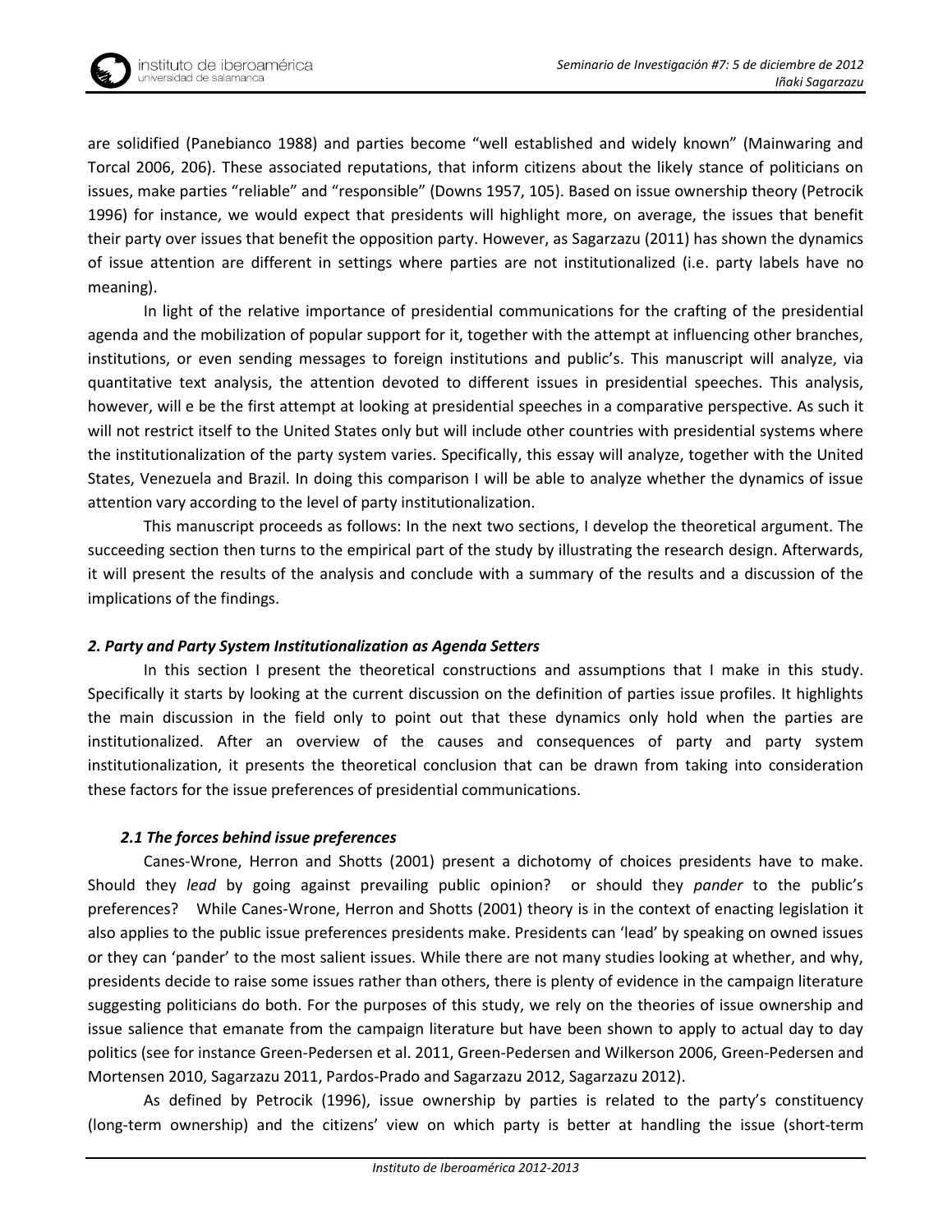

ownership). As such, Issue Ownership theory is based on the assumption that parties can effectively "own" issues. Based on party constituencies, for instance, it has been widely accepted that center of left parties own social issues such as welfare, health, and unemployment; while right of center parties own issue of national security, immigration, and taxation (Petrocik 1996, Petrocik, Benoit and Hansen 2003, Budge, Robertson and Hearl 1987).

According to the Issue Ownership framework when a party effectively owns an issue it should spend time and resources positioning this issue in the public agenda. Owning an issue and highlighting it can have positive electoral consequences since having ownership of a salient issue the party should benefit electorally. As (Petrocik 1996) comments '''voters' decisions are shaped by directional choices, and once the agenda of the election is settled ... voters tilt the outcome in favor of the candidate advantaged by the agenda" (830). A second assumption of the theory is that parties can increase the salience of an issue by talking about the issue. As such, a non-important issue can become significant if the salience of the issue is raised (Vavreck 2009). In conclusion if a president decides to speak on an owned issue even if that issue is not the most salient problem then he would in fact leading.

On the other hand the Issue Salience theory is more like pandering. Politicians, in order to appear responsive to to the public, highlight the issues that are more important to the electorate (Ansolabehere and Iyengar 1994). Talking on the same issues is believed to be better for the democratic process as it allows citizens to compare and contrast politicians of different parties (Sides 2006, Kaplan, Park and Ridout 2006). However, as Hamilton (1788) in *Federalist 71* following a prevailing current goes against the principles under which "government was instituted". In summary, when politicians and parties put aside those issues they own in order to follow salient issues they pander.

Based on the discussion above, it can be noticed that the concepts of leading and pandering used in this manuscript differ slightly from the meaning provided them in Canes-Wrone, Herron and Shotts (2001). For the purposes of understanding strategic political communications *Leading* will be the act of speaking on party owned issues, and *Pandering* the act of speaking on salient issues. When an issue is both owned and salient it will be also considered leading.

## *2.2 When the party doesn't matter...*

Work by Sagarzazu (2011), however, argues that the level of Party Institutionalization affects the degree to which parties can own issues and as such affects the dynamics of issue attention.

Institutionalized parties serve many purposes including helping their members win elections by sharing organizational resources. In exchange for these resources obtained from the party, politicians invest resources of their own, including their reputations, to maintain the brand value of their parties (Cox and McCubbins 1993, 2005, Scarrow 2010). The meaningful labels that ultimately result from this trade establish party issue positions that help voters reduce their information costs and make informed choices (Conover and Feldman 1982, Converse 1975, Cox and McCubbins 2005, Downs 1957, Feldman and Conover 1983, Shively 1979).

Weakly institutionalized parties, on the other hand, have fragile roots in society, do not have a strong role in recruitment of new members, and lack the structures for internal organization and the resources for supporting party members in their elections (Jones 2007, Mainwaring 1999, Mainwaring and Torcal 2006, Panebianco 1988). When parties are not institutionalized, personalistic politics prevails over programmatic appeals and as a consequence voters have difficulty identifying between party labels (Jones 2007, Mainwaring 1999, Mainwaring and Scully 1995, Mainwaring and Torcal 2006, Mainwaring and Zoco 2007). When party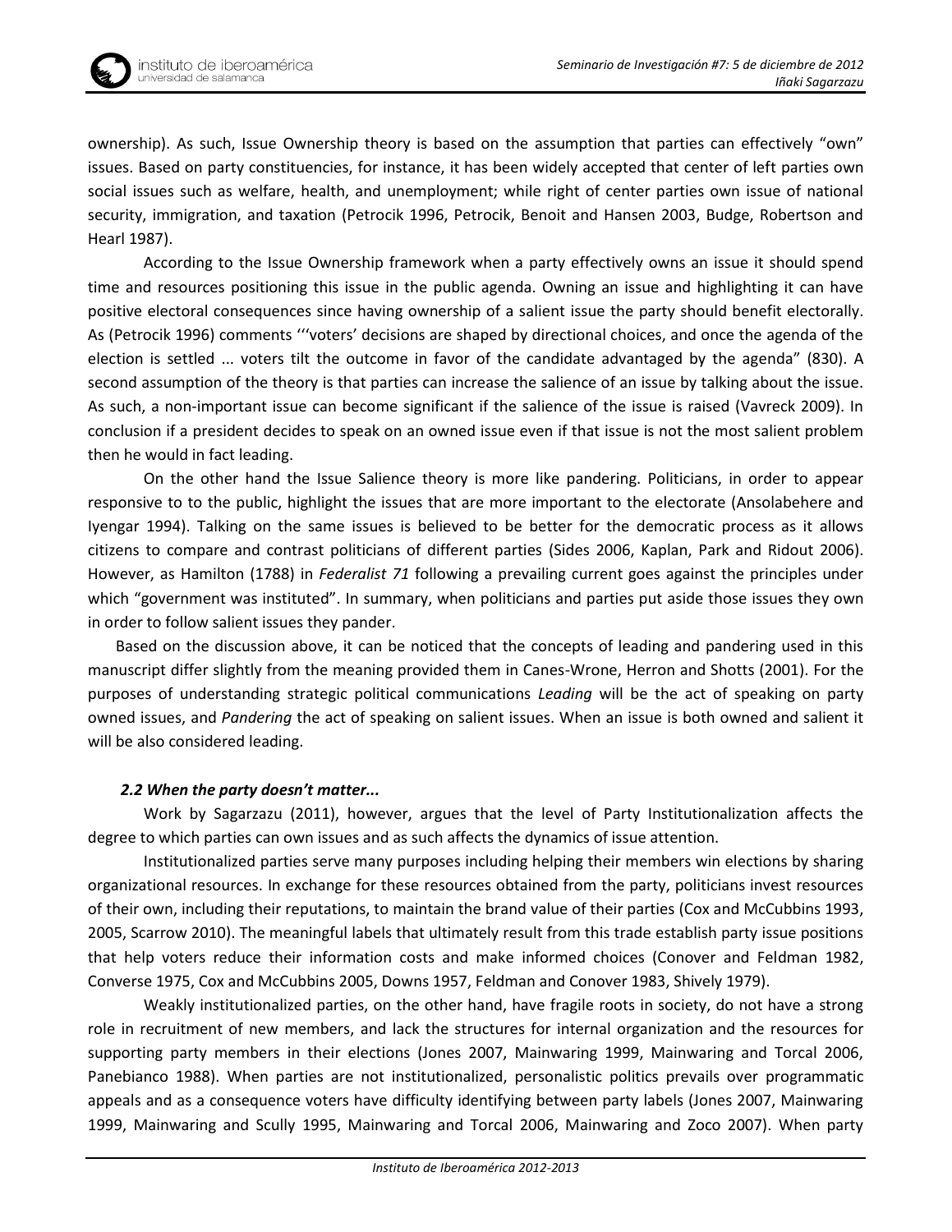labels have no meaning citizens have a hard time differentiating between competing options. The absence of meaningful party labels, and therefore the lack of cues also affects how politicians choose the issues on which they talk (Sagarzazu 2011).

The existence of weak party institutionalization is usually attributed to the lack of party system institutionalization. However, Party System Institutionalization (PSI) and Party Institutionalization (PI) are complementary but not the same concept (Randall and Svassand 2002, Balán 2012). As such besides looking at the level of institutionalization of parties it is also necessary to look at the institutionalization of the system as a whole.

Institutionalized party systems, just as the institutionalized parties, serve many purposes. Specifically, they help increase stability, accountability, improve representation, and overall promote a better functioning democracy (Mainwaring and Torcal 2006). In weakly institutionalized systems, however, there are high levels of electoral volatility and weak party organizations (Jones 2007, Mainwaring 1999, Mainwaring and Torcal 2006).

### *3. Issue strategies and Institutionalization*

While the work of Sagarzazu (2011) has helped in understanding the logic of issue politics outside of settings with institutionalized parties, it fails to account for the possible existence of institutionalized parties in weakly institutionalized systems, and of weakly institutionalized parties in institutionalized systems. The consideration of these combination of High and Low PI and High and Low PSI brings about four possible scenarios with four different strategies for politicians. The incentives to Lead or Pander in each of these scenarios are quite clear. Table 1 shows the strategies that should prevail in each.

The first scenario, where both the system and the president's party are strongly institutionalized, follows from the prediction of issue ownership and issue salience theories. President's actually have the opportunity to lead and to pander and they will choose strategically.

The fourth scenario, that which sees both the president's parties and the system institutionalization to be rather weak, has no specific strategy (as discussed by Sagarzazu (2011)). In this setting there are no issue attachments that allow the president to lead on and no pressures to pander in order to build credibility as responsive. As short term politics take over the only pressure is for the president to be on top of the issue of the day.

The second scenario is one where the party of the president has managed to institutionalize in a weakly institutionalized system. As a member of an institutionalized party the president has a bag of owned issues from which the president can exercise leadership. As such, in this setting presidents will lead.

Finally the third scenario, that where the party of the president is weakly institutionalized and the system is highly institutionalized is rather interesting. This scenario is one where the president's party is a new actor in the political system. Usually in the context of an insurgent candidate who manages to upset the traditional parties in the system. In such scenario the new president has risen to power by championing a long lasting concern, highly salient, of the electorate. As such, during his tenure, the president will be encouraged to highlight this salient issue that brought him to power, thus keeping it salient. It is important to highlight in this case that the candidate turned president was not the 'owner' of the issue, and as such it cannot be considered that he is leading. Instead the president of this scenario will pander *ceteris paribus*.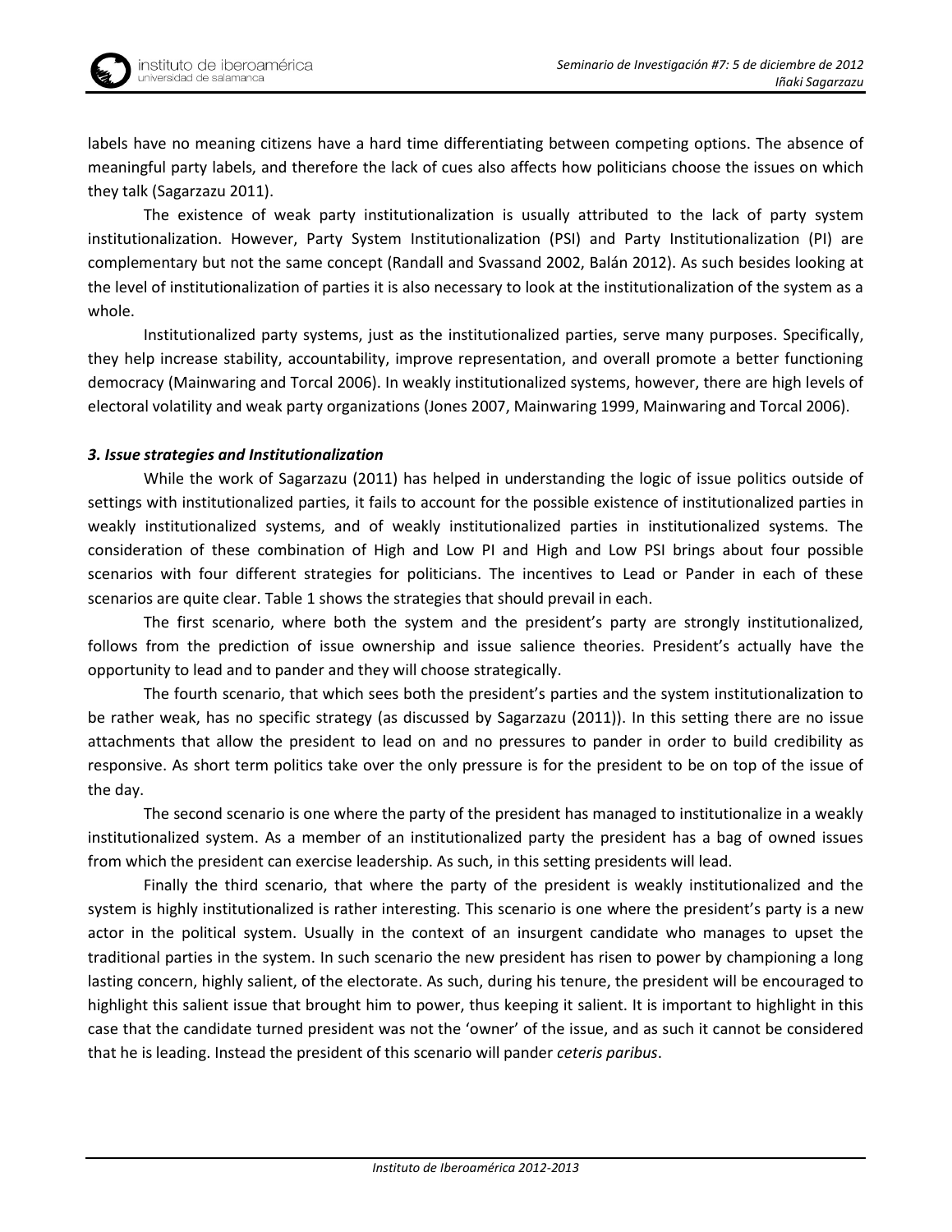

|                          |        | <b>Party System Institutionalization</b> |      |  |
|--------------------------|--------|------------------------------------------|------|--|
|                          |        | Weak<br>Strona                           |      |  |
| <b>President's Party</b> | Strong | Lead and pander                          | Lead |  |
| Institutionalization     | Weak   | Pander                                   | -    |  |

# **Table 1: Effect of Institutionalization of President's Party and of Party System on Presidential Communication's strategy**

## *4. Research Design*

In order to test the theory put forward in the previous section it is necessary to find cases where the different dynamics take place. As such it is imperative to find four countries where the institutionalization of the party system and of the president's party varies (Molina and Alvarez 2004, Payne et al. 2002, Mainwaring 1999). Three such cases have been identified, the only case pending -which might be due to its non-existance- is the third scenario where the party of the president is not institutionalized and the party system is.

The cases chosen for the other three scenarios can be seen in Table 2. For the strongly institutionalized party and party system (scenario 1) I have chosen the United States. With regards to the scenario 4 where both the president's party and the party system are weakly institutionalized I have chosen Venezuela (Payne et al. 2002). $1$  The second scenario, where the party of the president is strongly institutionalized while the system is not I have chosen Brazil. This case refers specifically to the period under the PT's rule (Samuels 1999, Zucco Forthcoming).

# **Table 2: Effect of Institutionalization of President's Party and of Party System on Presidential Communication's strategy**

|                          |        | <b>Party System Institutionalization</b> |               |  |
|--------------------------|--------|------------------------------------------|---------------|--|
|                          |        | Weak<br>Strona                           |               |  |
| <b>President's Party</b> | Strong | <b>United States</b>                     | <b>Brasil</b> |  |
| Institutionalization     | Weak   |                                          | Venezuela     |  |

In the remaining of this section I will present the strategy for collecting and analysing the data in order to test the theory lay out in the previous section.

## *4.1 Preliminary data*

<u>.</u>

One of the advantages of the chosen cases is that in these countries the presidents have used a communication strategy in which they make weekly broadcasts to the nation (whether by radio or TV).<sup>2</sup> For each country I collected the available transcripts for the period between 1990 and 2010. Based on these 20 years the dataset contains: all weekly radio addresses by US presidents Clinton and Bush II, all *Café de Manhana* by Brazilian president Luiz Inacio (Lula) Da Silva, and all *Aló Presidente* by Venezuelan president Hugo Chávez. Table 3 shows the total number of programs by country/year. These addresses will provide a key component to

 $1$  In a comparative analysis of legislative parties Alemán, Ponce and Sagarzazu (2011) show how the US system behaves in a very institutionalized fashion despite arguments to the contrary.

<sup>&</sup>lt;sup>2</sup> While the nature and style of these programs varies by country it is still a very similar communication strategy. As such we are confident that by analysing these programs we'll be able to look at the presidents' issue strategies appropriately.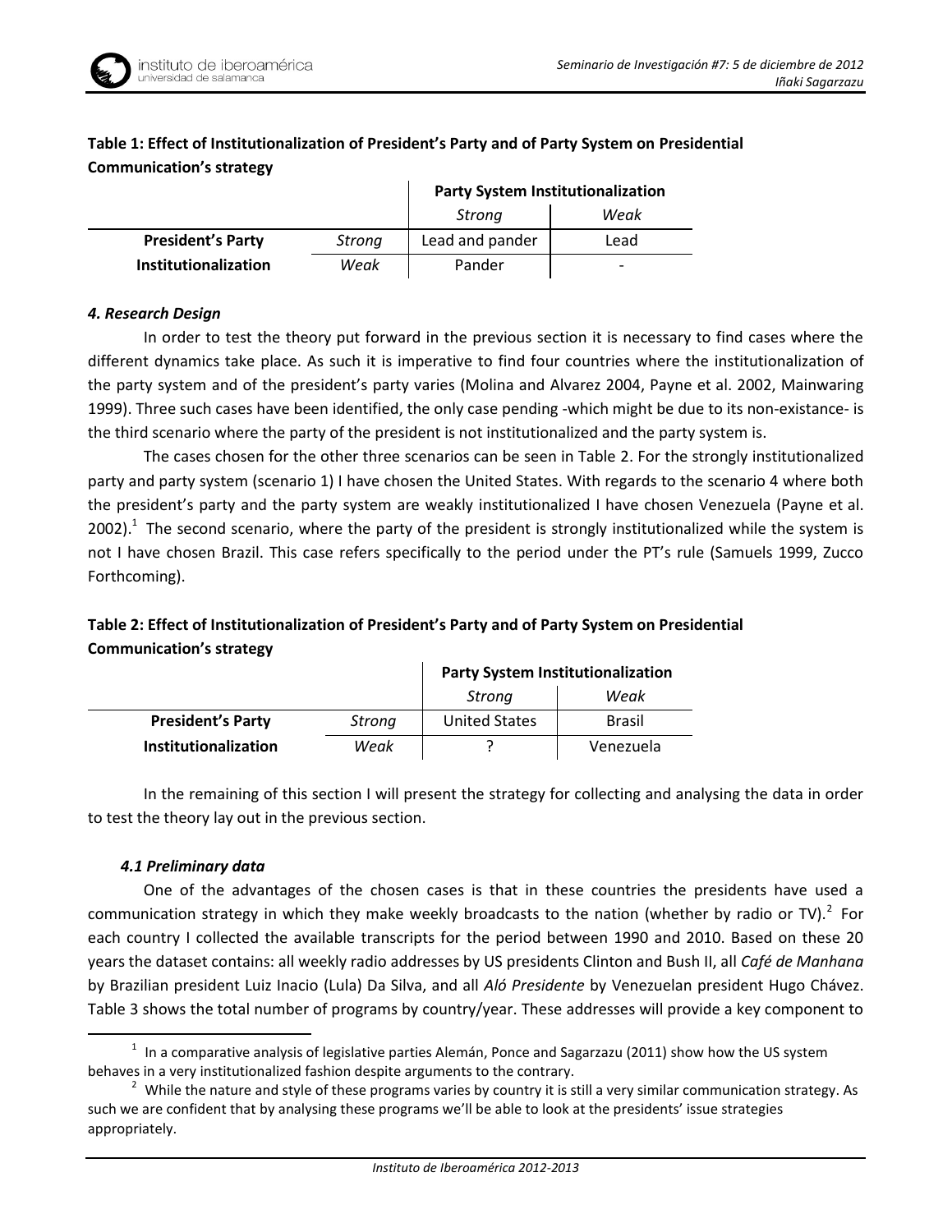understanding the issue preferences, and their evolution through time, of the presidents. Other speeches which will be part of the dataset include Inauguration and State of the Union addresses, or their equivalents.

|       | <b>US</b>       |                 | <b>Brazil</b>   | Venezuela        |
|-------|-----------------|-----------------|-----------------|------------------|
| Year  | Clinton         | <b>Bush II</b>  | Lula            | Chavez           |
|       | $(1993 - 2001)$ | $(2001 - 2009)$ | $(2003 - 2010)$ | $(1999-present)$ |
| 1993  | 46              |                 |                 |                  |
| 1994  | 51              |                 |                 |                  |
| 1995  | 51              |                 |                 |                  |
| 1996  | 52              |                 |                 |                  |
| 1997  | 50              |                 |                 |                  |
| 1998  | 52              |                 |                 |                  |
| 1999  | 52              |                 |                 | 24               |
| 2000  |                 |                 |                 | 32               |
| 2001  |                 | 50              |                 | 34               |
| 2002  |                 | 52              |                 | 42               |
| 2003  |                 | 52              | 4               | 42               |
| 2004  |                 | 52              | 29              | 33               |
| 2005  |                 | 53              | 33              | 33               |
| 2006  |                 | 52              | 26              | 20               |
| 2007  |                 | 52              | 49              | 36               |
| 2008  |                 | 52              | 51              | 25               |
| 2009  |                 | 16              | 51              | 16               |
| 2010  |                 |                 | 39              | 22               |
| Total | 354             | 379             | 282             | 359              |

### **Table 3: Number of programs per year**

A second component to the dataset will be comprised of a tracking of the most important problems in each of these countries. This measure should allow us to compare the issue preferences of the president and of the public and will be necessary to prove the arguments laid out above.

In the next section I will be discussing the analysis and preliminary results from the transcripts collected. I will first discuss the method used to obtain issue attention measures from these transcripts to latter discuss the findings.

## *5. What the President's say*

In order to measure issue attention of presidential discourse, I rely on the weekly addresses of the President to the nation. These programs have been used as a communication mechanism to transmit an unfiltered message from the president to the people. As such these programs provide the ideal opportunity for the president to highlight the issues that the president's strategy demands. While there have been studies of presidential communications (for instance Tedin, Rottinghaus and Rodgers 2011, Rottinghaus 2009, Edwards III 1996*a*, 1996*b*, 2003, Geer 2006, Buchanan 2005, Newman 2003, Hawkins 2009) little attention has been paid to these weekly broadcasts. Most attention, instead, has been paid to larger -more high profile-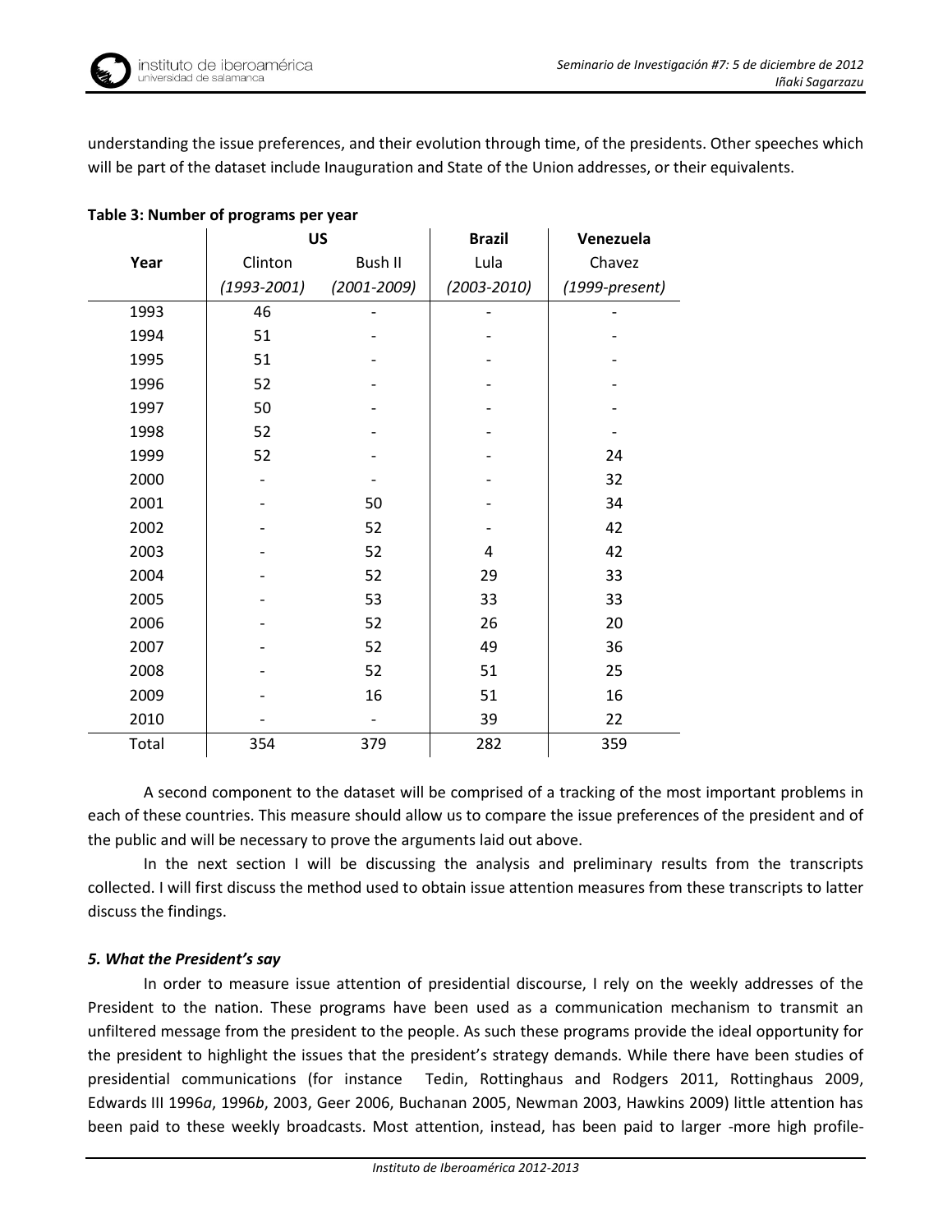

1

speeches such as inaugurations, State of the Union addresses, and important trips. However, while State of the Union addresses or presidential visits are big events with a large media following, weekly presidential addresses are also represented in the news and are an opportunity for a president to set the record on an issue, or call attention to an issue, in line with his communication strategy. Furthermore, compared to other presidential speeches weekly addresses provide a more continuous measure of issue attention and could potentially lead to discovering changes in issue preferences by presidents.

### *5.1 Obtaining issue attention measures*

The process to obtain issues from texts used in this paper is similar to that of Sagarzazu (2011) where a quantitative text analysis approach, which applies cluster analysis to textual data, is used to obtain issue attention measures. From the "Bag of Words" family of text analysis mechanisms this clustering approach considers words as independent observations (see Proksch and Slapin 2008, Laver, Benoit and Garry 2003, Grimmer 2010, Quinn et al. 2010). By using clustering techniques word-groups (clusters) will form based on the similarity and dissimilarity patterns with which words are mentioned. As such words that are mentioned together, more often than not, are presumed to belong to the same issue cluster Sagarzazu (2011). Specifically, we estimate the distances of the correlations between the different words and cluster the words based on these distances.

The process of text analysis used in this paper follows standard routines in quantitative text analysis (see Quinn et al. 2010, Proksch and Slapin 2008, Laver, Benoit and Garry 2003, Grimmer 2010, Sagarzazu 2011). First, texts are obtained and converted into plain text. Second, texts are cleared from punctuations, numbers, currencies, symbols, and stop words. Third, words were stemmed to their root stem to standardize multiple versions of the same thought (economy, economic, economies) and to reduce the size of the dataset.<sup>3</sup> Fourth, words that were too frequent -in more than 95% of articles- or too infrequent -in less than 5%- were removed (see Klüver 2009, Proksch and Slapin 2009). Finally, a stem count matrix was generated where each file was a row, each stem a column, and each cell was the frequency of the stem in the article. For matters of simplicity from this point forward we will refer to stems and words interchangeably.

Once the matrices are generated we multiply the word matrix by its transposed. In so doing we will keep a word-to-word matrix where the cells indicate the number of times that both words are mentioned together. This new matrix is normalized to correct for the over-dispersion caused by too frequent and too infrequent joint mentions (specifically we obtain the squared root of the resulting matrix). The next step in the process is the estimation of the distances of the correlations between the words. This measure estimates the closeness between the different words in our sample and allows the clustering algorithm to establish the groups based on the proximity of the elements (Jain, Murty and Flynn 1999).

After the distances between words are estimated, we proceeded to construct a measure for the classification of words into issues. To this purpose we use a clustering algorithm, which infers relationships from the data itself (Kaufman and Rousseeuw 1990). Clustering techniques are mathematical tools that allow the classification of data according to latent characteristics (Everitt 1980, Gordon 1981). Once the clustering algorithm is applied to the matrix the result is an organization of the data based on the data's own associative properties. Similar to factor analysis, cluster analysis compares the different units and classifies them based on their closeness. We have chosen to use a hierarchical clustering algorithm, as opposed to other alternatives,

 $3$  In the US dataset, for instance, there where 9,000 words that were reduced to 5,000 stems.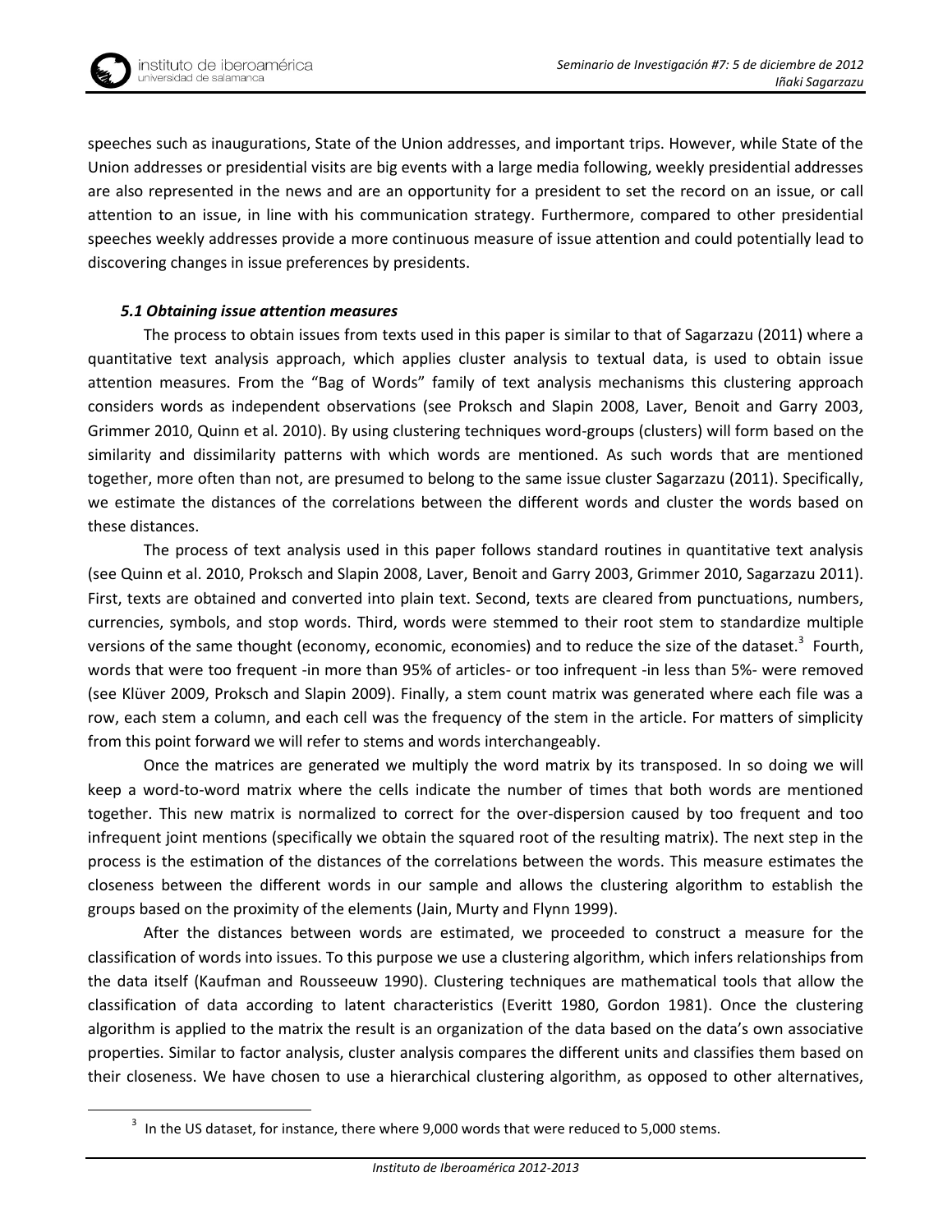due to its simplicity to use and analyze. The way this algorithm work is that it divides the data into classes until the classes cannot be subdivided (Everitt 1980, Gordon 1981). The input of the clustering algorithm is the distance matrix and the output is a tree that divides words into branches. $4$  Based on this division we assessed the organization of the words and through an iterative process of removing non-political words, we obtained a clear structure of words and clusters.<sup>5</sup> For the US data it took 26 iterations in total to obtain five politically relevant clusters: Economic, Education, Health. National Security and Environment. Table 4 provides five key words for each of the five issues found in the speeches of Clinton and W. Bush. In the case of Brazil the issue clusters were very clear from the very first iterations, taking only 5 to obtain a sizable number of politically meaningful clusters (see Table 5). Table 6 provides five key words of three clusters (from the 17 identified) for the Venezuelan data, these issues and estimates were obtained from (Sagarzazu 2011).

|                      | $1.0001$ $0.110$ $0.011110$ $0.011100$ $0.0000$ $0.0010$ $0.00100$ $0.00000$ |                       |            |          |           |  |
|----------------------|------------------------------------------------------------------------------|-----------------------|------------|----------|-----------|--|
| <b>Education</b>     | college<br>education                                                         |                       | school     | student  | system    |  |
| <b>Health</b>        | benefit                                                                      | healthier<br>coverage |            | hospital | insurance |  |
| <b>Nat. Security</b> | afghanistan                                                                  | arm                   | biological | chemical | defense   |  |
| <b>Environment</b>   | food<br>air                                                                  |                       | land       | nature   | water     |  |
| <b>Economy</b>       | balance                                                                      | budget                | land       | economy  | interest  |  |

# **Table 4: Key terms per issue area, United States**

| Table 5: Key terms per issue area, Brazil |  |  |  |  |
|-------------------------------------------|--|--|--|--|
|-------------------------------------------|--|--|--|--|

| <b>Transportation</b>   | freight     | rail        | road                      | port         | kilometer |
|-------------------------|-------------|-------------|---------------------------|--------------|-----------|
| <b>Development</b>      | automotive  | credibility | factory                   | incentive    | Petrobras |
| <b>Agriculture</b>      |             |             |                           |              |           |
| <b>Social Inclusion</b> | citizenship | welfare     | dignity                   | inclusion    | hope      |
| Government              | obligation  |             | seriousness comprehension | presidency   | fair      |
| <b>Energy</b>           | energy      | electricity | hydroelectric             | alcohol      | biofuel   |
| <b>Environment</b>      | forest      | Amazon      | environmental             | conservation | land      |

| Table 6: Key terms per issue area, Venezuela |  |  |
|----------------------------------------------|--|--|
|----------------------------------------------|--|--|

| <b>Political Situation</b> | armed               | democracy | protests revolution |         | march |
|----------------------------|---------------------|-----------|---------------------|---------|-------|
| <b>Elections</b>           | fraud               |           | mandate referendum  | party   | vote  |
| <b>Economy</b>             | unemployment growth |           | credit              | economy | debt  |

#### *5.2 Preliminary results*

1

After obtaining the issue areas from the text corpus the next step is to estimate a measure of attention to each issue. To do so we will count, for each article, all the words classified in each issue area and, for comparability purposes, we will divide this by the total number of words in each article. This will give us the percentage of attention to an issue. This measure allows us to compare the attention devoted by the three presidents (Clinton, Bush, Lula, and Chavez) to different issues. Based on this measure two analyses have been made.

 $4$  We used the R function hclust from the package cluster for the hierarchical clustering.

<sup>5</sup> We removed e.g. politically not meaningful verb stems or pronouns.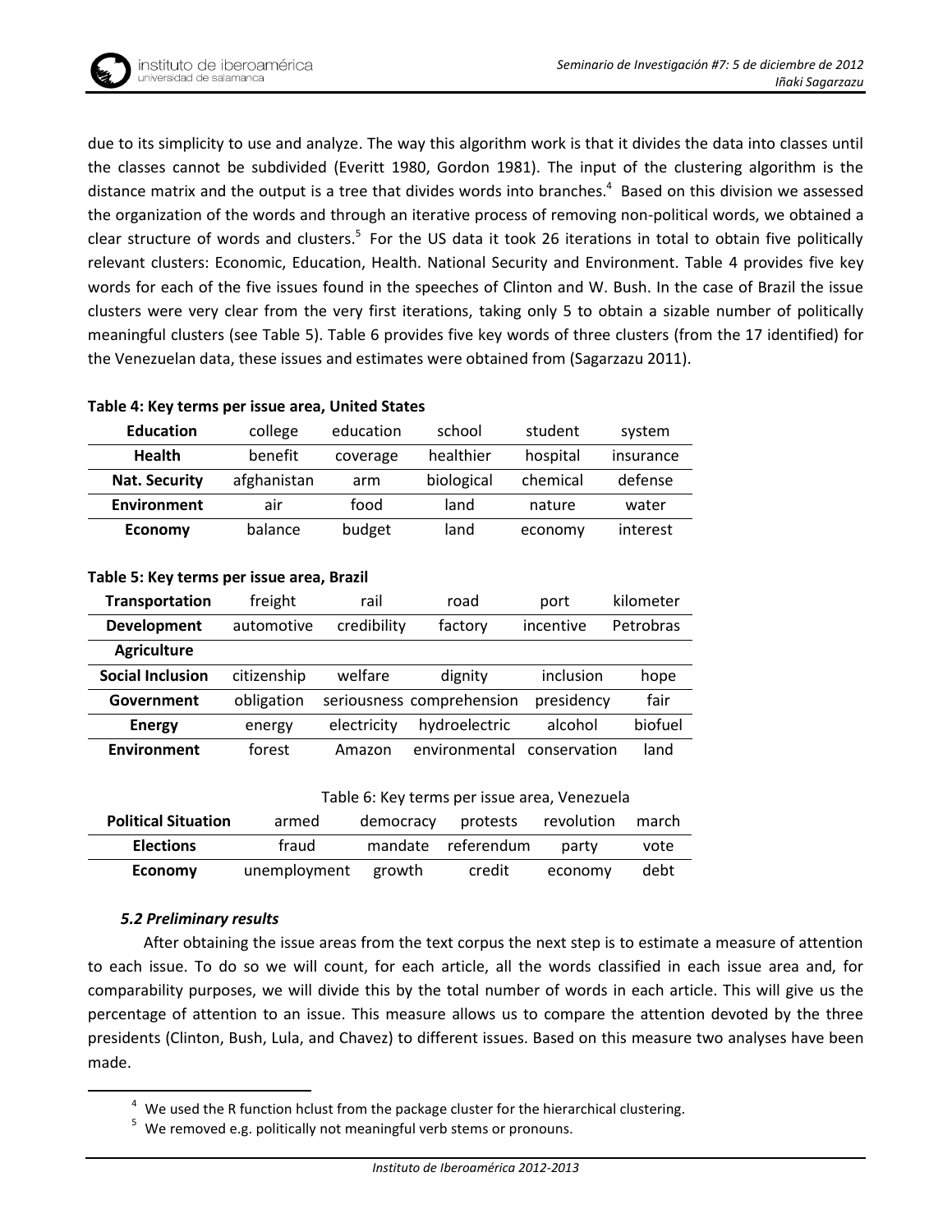

First, we estimated the dominant issue for each article. We do so by choosing the issue that is most frequent. We add these measures together for each president (for Chavez we do it on a yearly basis) and see the different frequencies with which presidents decide to highlight an issue. Figure 1 shows the attention aggregates for Bill Clinton and George W. Bush, attention by Lula can be seen in figure 2 and figure 3 shows the attention aggregates for Chavez. Different findings are worth pointing out. With regards to US Presidents we can see a clear differentiation between Clinton and Bush. While Clinton is more prone to mentioning social issues such as Education and Health, Bush is more willing to talk about National Security issues. This finding confirms our expectations, which based on the issue ownership stand point (Petrocik 1996), would predict that presidents -in strongly institutionalized systems- would highlight the areas that his party is most competent in, i.e. owns. With regards to Venezuela, however, a different dynamic seems to be in place. Out of the 17 issues, identified by Sagarzazu (2011) and from which this essay is taking the Alo Presidente classifications, only three receive attention by Chavez as the leading issue in a broadcast, these are: Elections, Economy ,and Political Situation. These issues are mentioned over other possibilities -more attuned to the Issue Ownership theorysuch as social programs, welfare, or other center of left issues. Finally, with regards to Brazil, we see an interesting patter where the two main issues could be considered performance issues, transportation and development, however two of the second tear issues - Agriculture and Social inclusion- are issues were the PT has a long reputation. These findings reinforce the claims of Sagarzazu (2011) and, together with the finding in the US and Brazilian data, confirms the hypothesis that in weakly institutionalized party systems issue ownership can't be established and as such it can't inform the strategic communications of political actors.



#### **Figure 1: Number of articles per issue area - US, by President**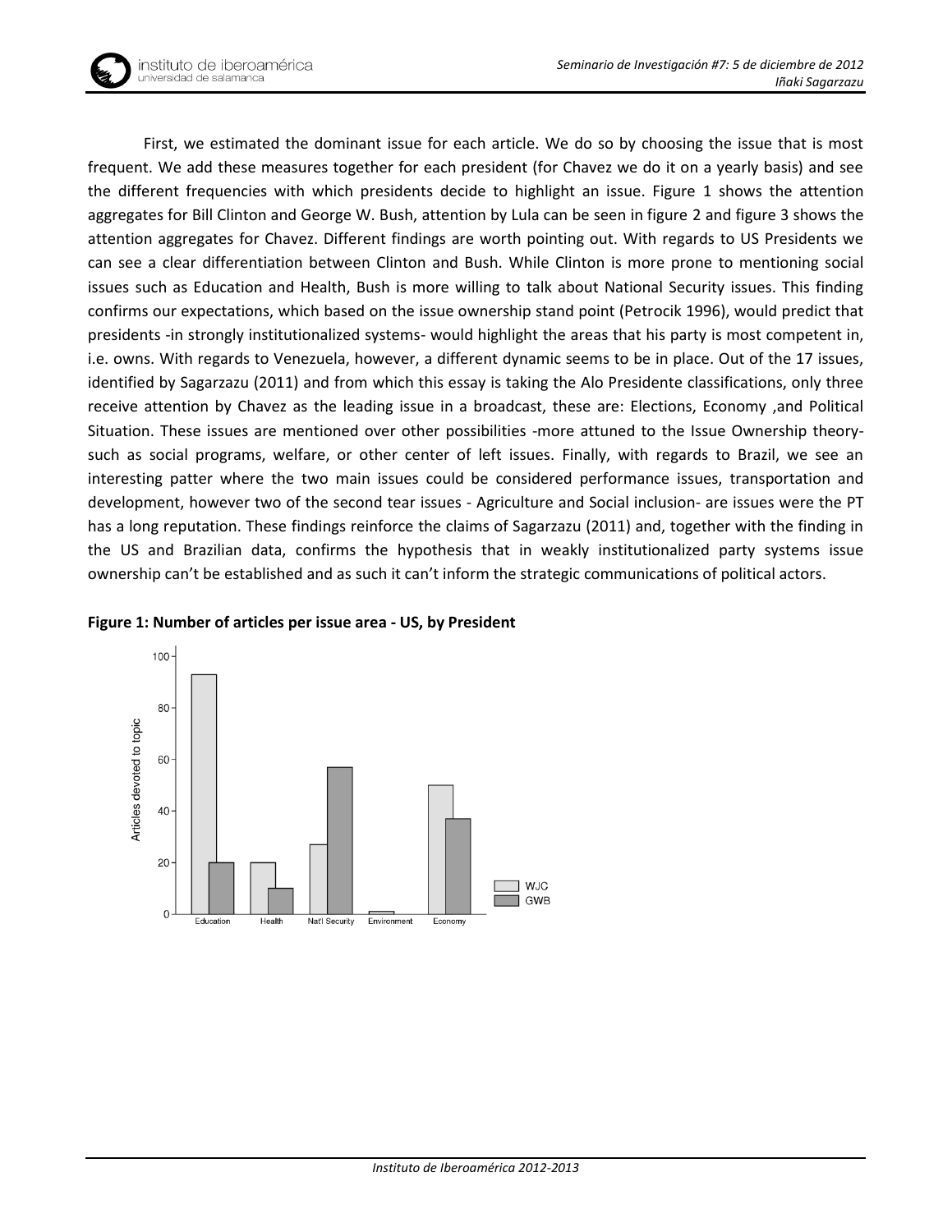

### **Figure 2: Number of articles per issue area - Brasil, by Year**



**Figure 3: Number of articles per issue area - Venezuela, by Year**



It could be said, however, that this issue classification measure undermines inter-related issues or more subtle dynamics of issue attention to several issues. After all a President could very well be talking of the increased burden of social programs on the nation's budget. Based on this premise a second analysis was performed where we estimated another measure of attention. For each US President, and for each year of the Chavez presidency, we estimated the mean percentage attention to each issue together with a 95% confidence interval. The results in figures 4, 5 and 6 confirm the previous findings but allow us to make further clarifications on these issue measures. Let's take, for instance, the issue of the economy for Clinton and Bush. While figure 1 showed that Clinton had more speeches on the economy than Bush, 4 shows that on average, however, both presidents devoted similar attention to this issue. Confirming the argument that the economy is a performance issue that favors good perceptions of the economic situation, as such it makes sense that both presidents attempt to highlight good aspects of the economy similarly. Specially considering the extensive literature on voting and the economic situation (see for instance Duch and Stevenson 2005).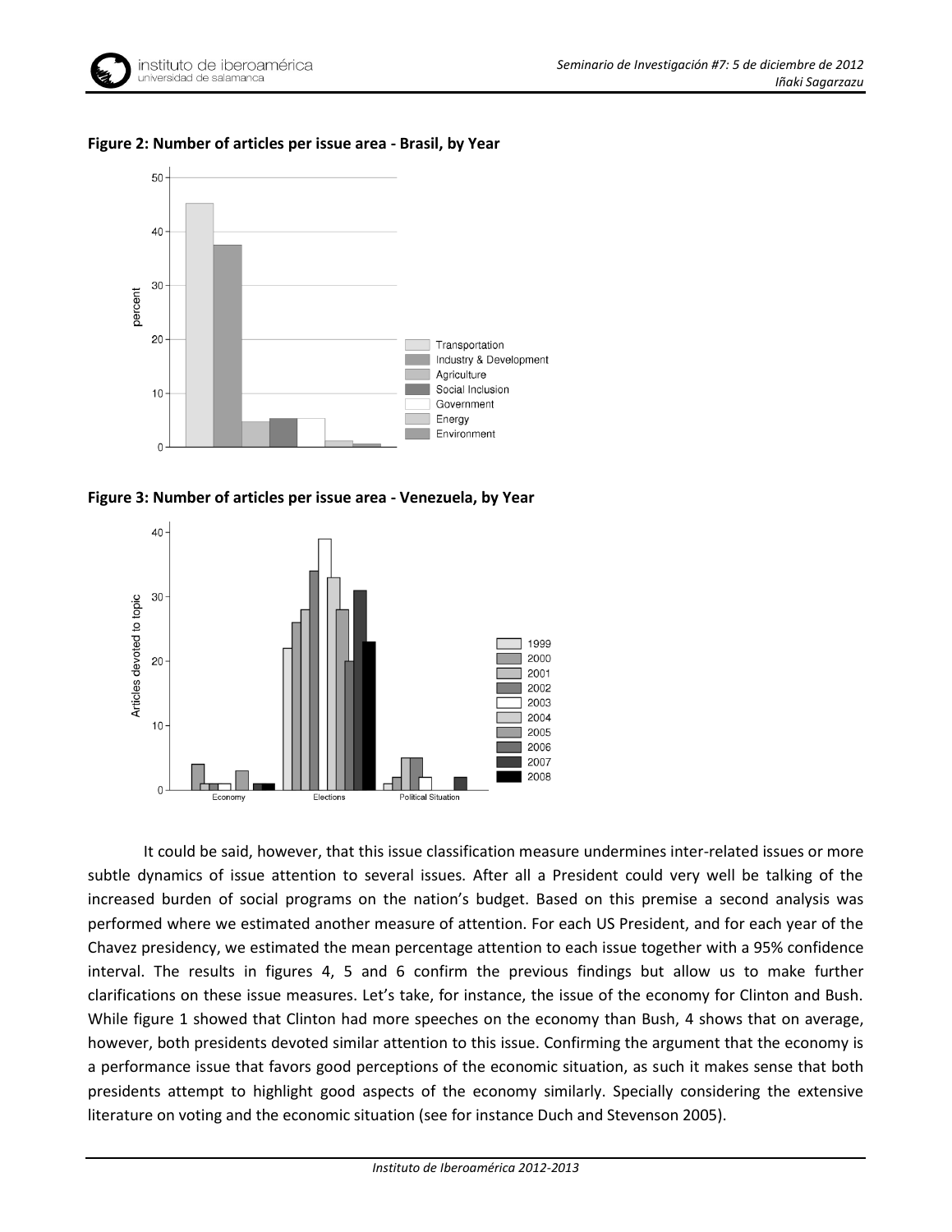

## **Figure 4: Mean attention to issue area - US, by President**



In the case of Brazil we can clearly see the same behavior present in figure 2, three groups of issues based on the attention they receive. Performance issues are at the top of the attention spectrum while owned issues are lower, but still present.

#### **Figure 5: Mean attention to issue area = Brazil, all years**



Finally, when we look at the Venezuelan data in figure 6 we see that there is no significant difference with the findings of figure 3. Three issues received most of the attention of President Chavez during the period under study, and the 14 other issues received less than 5% of the space.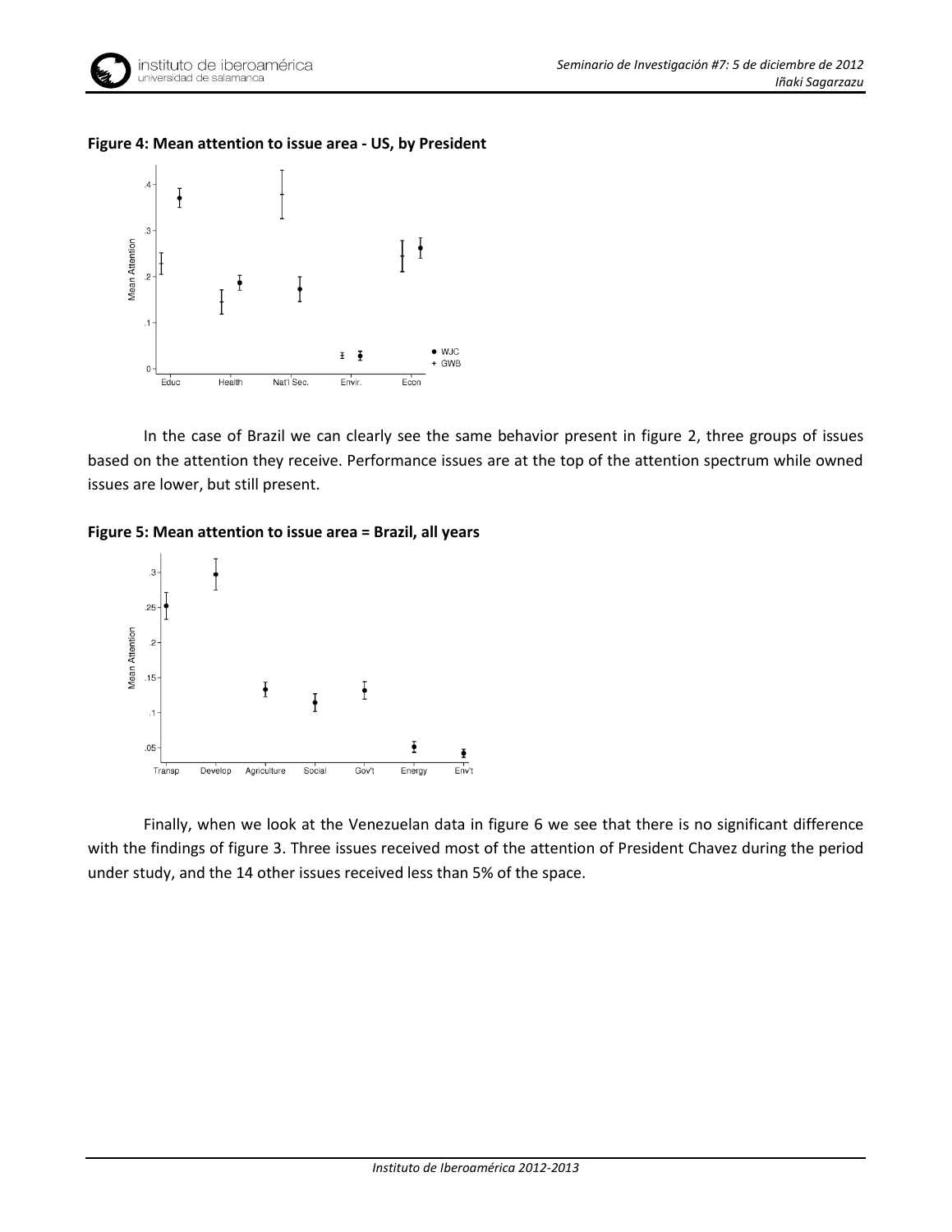



### **Figure 6: Mean attention to issue area - Venezuela, all years**

#### *6. Conclusion*

In this manuscript I put forward a general theory of how Presidents speak. I set out to analyze how presidents in political systems with different levels of party institutionalization use weekly communication mechanisms to highlight the government's agenda, and how this is invariably related to the issues that the president favors and his party owns and the issues that are salient.

I argued that the level of institutionalization of the President's party and of the Party System affect the degree to which the president will lead -by speaking on party owned issues- or pander -by speaking on salient issues-. I argued that each combination of strong and weak institutionalization provides different incentives for presidents to engage in none, one, or both of these strategies.

In light of issue ownership theory (Petrocik 1996) and issue salience theory (Ansolabehere and Iyengar 1994) I argued that in systems were the president's party and the party system are strongly institutionalized a president's agenda will be focused on those issues in which his party has more competence and as such we should see that prioritization in these weekly addresses, however public demands will also force the president to appear responsive and leading will alter with pandering in a strategic combination. In the opposite extreme, in settings where political parties and the party system are weakly institutionalized we should not see these any issue dynamics taking place. The two medium cases provide a breading ground for each of the two strategies individually. Where there is a strong system institutionalization and the president's party is weakly institutionalized the president will see as his best strategy to pander to the popular issue that brought him to office. In contrast, where the system is weakly institutionalized and the party of the president is strongly institutionalized the president will see major benefit from leading on those issues his party owns.

To address these concerns this preliminary study obtained transcripts of weekly addresses by presidents in three of the four scenarios described. The United States was chosen as the case with strong party and party system institutionalization, and Venezuela the case with weak party and party and party system institutionalization. Brazil -under the PT- was chosen as the case where the president's party is strongly institutionalized and the system weakly so. For scenario three, weak president's party and strong system, no suitable case has been found, it might just be the case this scenario doesn't exist.

By using quantitative text analysis techniques similar to those in Sagarzazu (2011) I obtained the different issues under discussion in the different texts and generated an issue attention measure that detailed the frequency with which an issue was mentioned in a given article. The analysis of these issue attention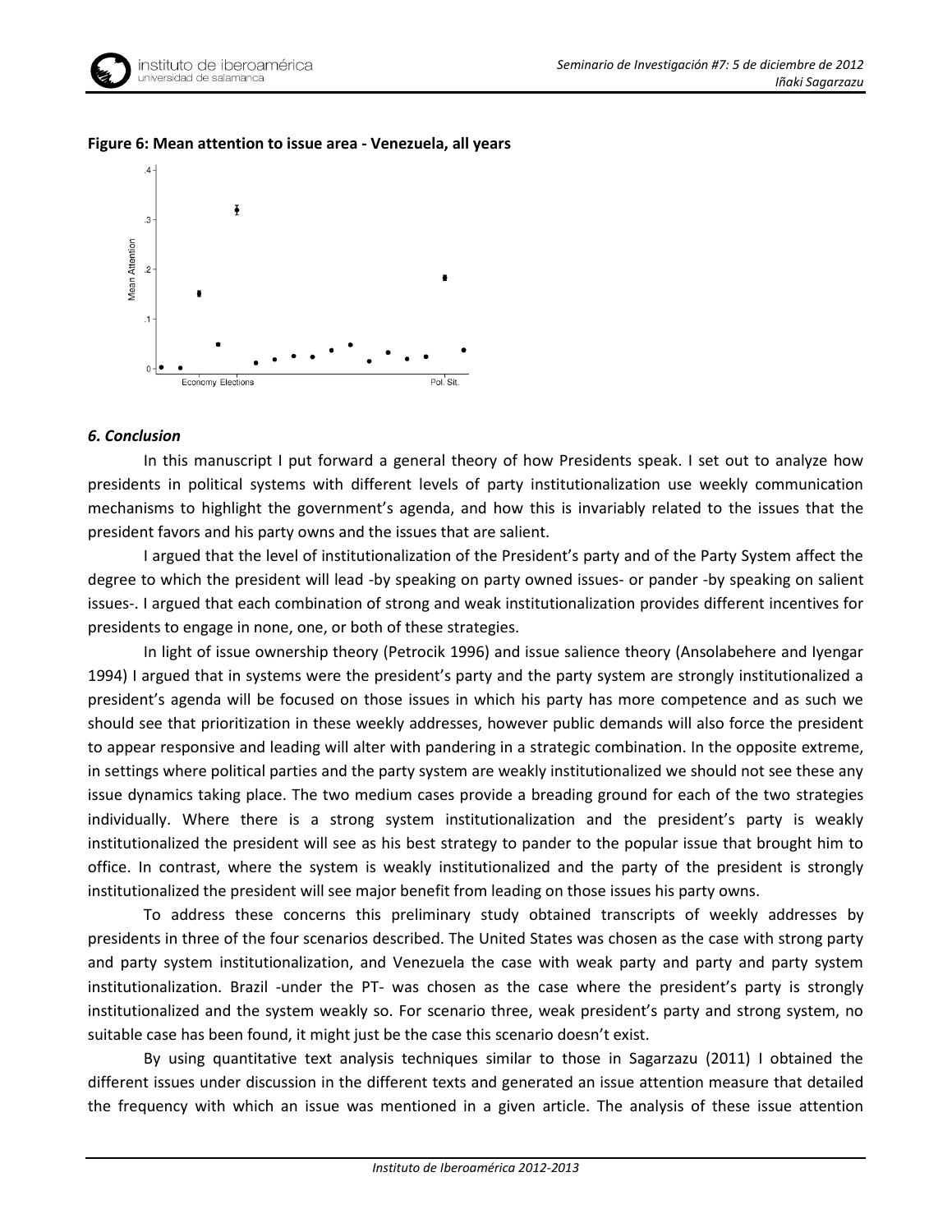

measures corroborated some of the expectations set forth previously. It was found that while President Clinton highlighted more the issue of Education, President Bush did the same with National Security. On the issue of the Economy it was shown that, while Clinton devoted more articles to this topic, on average both presidents mentioned this topic equally (in concordance with the 'performance' nature of the issue). With regards to President Chavez's addresses it was shown that three issues were dominant in these programs: Economy, Elections, and Political Situation, with elections being the most frequent of the three throughout the years. Finally, the speeches of Lula highlight the conflicting dynamics that emerge in a system with weak and strongly institutionalized parties. These dynamics create tensions between performance issues and owned issues, as more of the parties institutionalize more prevalence should owned issues have.

This study has provided some early evidence that presidents of different countries and from different parties have different issue priorities which are highlighted in the president's communication strategy. In particular we looked at weekly radio and TV addresses. These addresses are a weekly way in which the president can send an unmediated message to the nation. As such they provide the perfect opportunity for a president to establish his agenda on the national stage. The findings in this essay are just a small, yet important, part of the puzzle of presidential communications. Further studies should look at weekly dynamics of attention to the president's chosen issues by the media and the citizens. By untangling this web we'll be able to better understand the strategic use of the presidential 'bully pulpit'.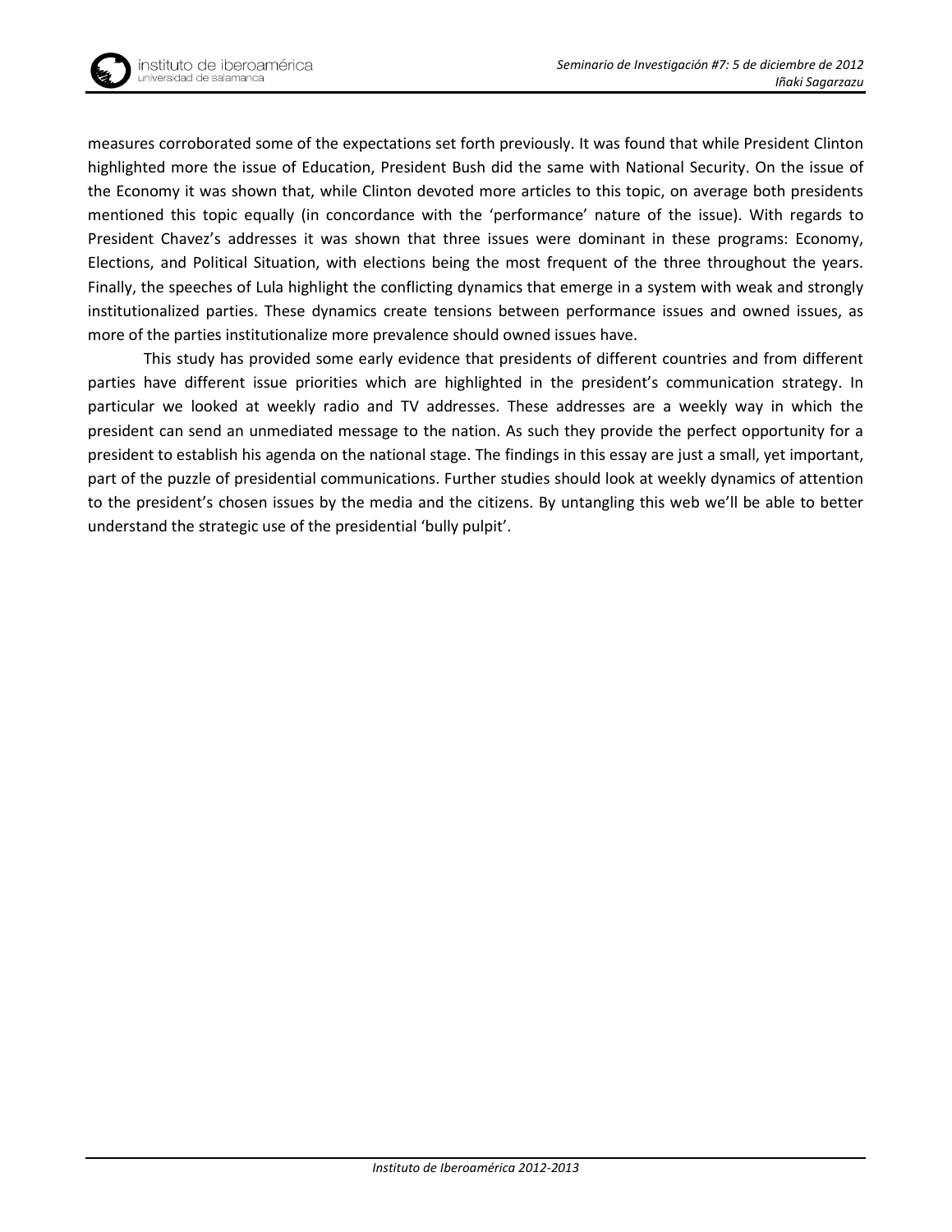## *References*

- ALEMÁN, Eduardo, Aldo PONCE and Iñaki SAGARZAZU. 2011. "Legislative Parties in Volatile Non-Programmatic Party Systems: The Peruvian Congress in Comparative Perspective." *Latin American Politics and Society* 53(3):58–81.
- ANSOLABEHERE, SHANTO and IYENGAR. 1994. "Riding the Wave and Claiming Ownership Over Issues: The Joint Effects of Advertising and News Coverage in Campaigns." *The Public Opinion Quarterly* 58(3):335–357.
- BALÁN, Manuel. 2012. Shaping Competition: The Effects of Party System Institutionalization on Parties and Electoral Coalitions. In *XXX International Congress of the Latin American Studies Association*.
- BRADER, Ted. 2006. *Campaigning for hearts and minds: How emotional appeals in political ads work*. University of Chicago Pres.
- BUCHANAN, Bruce. 2005. Expectations of presidential leadership: Values, means and ends. In *Annual meeting of the American Political Science Association.*
- BUDGE, Ian, David ROBERTSON and Derek HEARL, eds. 1987. *Ideology, Strategy and Party Change: Spatial Analyses of Post-War Election Programmes in 19 Democracies*. Cambridge University Press.
- CANES-WRONE, Brandice, Michael HERRON and Kenneth SHOTTS. 2001. "Leadership and Pandering: A Theory of Executive Policymaking." *American Journal of Political Science* 45(3):532 – 550.
- CONOVER, Pamela Johnston and Stanley FELDMAN. 1982. "Projection and the Perception of Candidates' Issue Positions." *The Western Political Quarterly* 35(2):228–44.
- CONVERSE, Philip E. 1975. Public Opinion and Voting Behavior. In *The Handbook of Political Science*, ed. F. GREENSTEIN and N. POLSBY. Addison-Wesley.
- COX, Gary W. and Mathew D. MCCUBBINS. 1993. *Legislative Leviathan: Party Government in the House*. University of California Press.
- COX, Gary W. and Mathew D. MCCUBBINS. 2005. *Setting the Agenda: Responsible Party Government in the US House of Representatives*. Cambridge University Press.
- DOWNS, Anthony. 1957. *An Economic Theory of Democracy*. New York: Harper and Row.
- DUCH, Raymond M. and Randolph T. STEVENSON. 2005. *The economic vote: How political and economic institutions condition election results*. Cambridge: Cambridge University Press.
- EDWARDS III, George C. 1996*a*. Frustration and folly: Bill Clinton and the public presidency. In *The Clinton presidency: First appraisals*, ed. Colin CAMPBELL and Bert A. ROCKMAN. Chatham House pp. 234–26.
- EDWARDS III, George C. 1996*b*. Presidential rhetoric: What difference does it make? In *Beyond the rhetorical presidency*, ed. Martin J. MEDHURST. Texas A&M University Press pp. 199–217.
- EDWARDS III, George C. 2003. *On deaf ears: The limits of the bully pulpit*. Yale University Press.
- EVERITT, Brian. 1980. *Cluster analysis*. London: Halstad Press.
- FELDMAN, Stanley and Pamela Johnston CONOVER. 1983. "Candidates, Issues and Voters: The Role of Inference in Political Perception." *The Journal of Politics* 45(4):810–39.
- GEER, John G. 2006. *In defense of negativity*. University of Chicago Press.
- GORDON, A. D. 1981. *Classification methods for the exploratory analysis of multivariate data*. London: Chapman and Hall.
- GREEN-PEDERSEN, C. Peter Mortensen. 2010. "Who Sets the Agenda and Who Responds To It in the Danish Parliament? " *European Journal of Political Research* 49(2):257–81.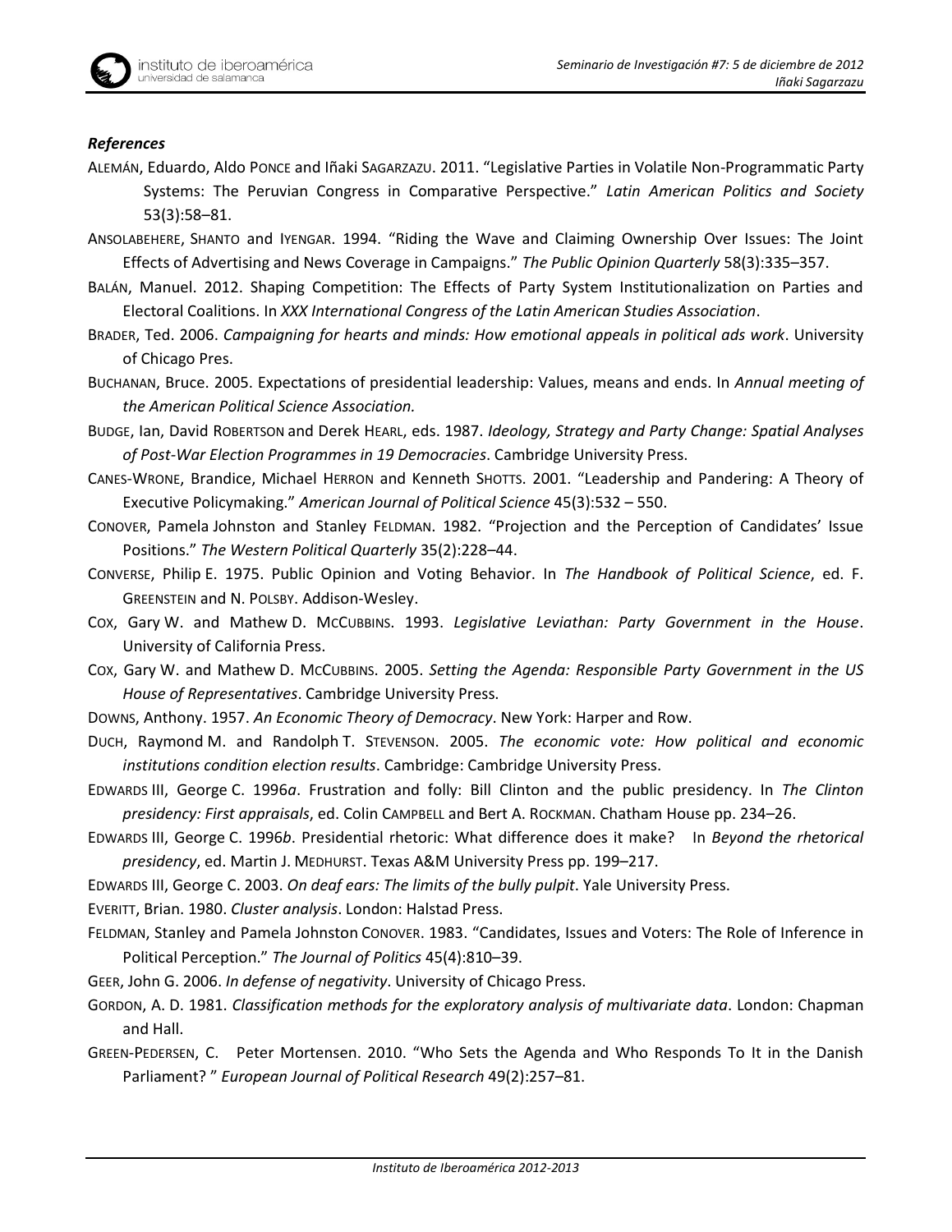

- GREEN-PEDERSEN, Christoffer and John WILKERSON. 2006. "How agenda-setting attributes shape politics: Basic dilemmas, problem attention and health politics developments in Denmark and the US." *Journal of European Public Policy* 13(7):1039–1052.
- GRIMMER, Justin. 2010. "A Bayesian Hierarchical Topic Model for Political Texts: Measuring Expressed Agendas in Senate Press Releases." *Political Analysis* 18(1):1–35.
- HABERMAS, Jürgen. 1984. *Theorie des Kommunikativen Handelsns*. Vol. 1 Boston: Beacon Press.

HAMILTON, Alexander. 1788. "Federalist 71.".

- HAWKINS, Kirk. 2009. "Is Chavez Populist? Measuring Populist Discourse in Comparative Perspective." *Comparative Political Studies* 42:1040–1067.
- JAIN, Anil Kumar, M.N. MURTY and P.J. FLYNN. 1999. "Data Clustering: A Review"." *ACM Computing Surveys* 31(2):264–323.
- JONES, Mark P. 2007. Political Parties and Party Systems in Latin America. In *Symposium: Prospects for Democracy in Latin America. Department of Political Science, University of North Texas, Denton, Texas.*
- KAPLAN, Noah, David PARK and Travis RIDOUT. 2006. "Dialogue in American Political Campaigns? An Examination of Issue Convergence in Candidate Television Advertising." *American Journal of Political Science* 50(3):724– 36.
- KAUFMAN, Leonard and Peter J. ROUSSEEUW. 1990. *Finding Groups in Data*. New York: John Wiley & Sons.

KERNELL, Samuel. 1997. *Going Public*. Washington, D.C.: Congressional Quarterly Press.

- KLÜVER, Heike. 2009. "Measuring interest group influence using quantitative text analysis." *European Union Politics* 10(4):535–549.
- LAVER, Michael, Kenneth BENOIT and John GARRY. 2003. "Estimating the policy positions of political actors using words as data." *American Political Science Review* 97(2):311–331.
- MAINWARING, Scott. 1999. *Rethinking Party Systems in the Third Wave of Democratization: The Case of Brazil*. Stanford University PresS.
- MAINWARING, Scott and Edurne ZOCO. 2007. "Historical Sequences and the Stabilization of Interparty Competition: Electoral Volatility in Old and New Democracies." *Party Politics* 13(2):155–78.
- MAINWARING, Scott and Mariano TORCAL. 2006. Party System Institutionalization and Party System Theory After the Third Wave of Democratization. In *Handbook of Political Parties*, ed. R. S. Katz W. Crotty. Sage.
- MAINWARING, Scott and Timothy SCULLY. 1995. *Building Democratic Institutions: Party Systems in Latin America*. Stanford University Press.
- MOLINA, Jose E. and Angel E. ALVAREZ, eds. 2004. *Los Partidos Politicos Venezolanos en el Siglo XXI*. Caracas: Vadell Hermanos Editores.
- NEWMAN, Brain. 2003. "Personal integrity and presidential approval: Effects of integrity assessments, 1980-2000." *Public Opinion Quarterly* 67:355–67.

PANEBIANCO, Angelo. 1988. *Political parties: organization and power.* Cambridge University Press.

PARDOS-PRADO, Sergi and Iñaki SAGARZAZU. 2012. The Political Conditioning of Subjective Economic Evaluations: The Role of Party Discourse. In *Annual Meeting of the Midwest Political Science Association*. Chicago, 12. - 15. April 2012.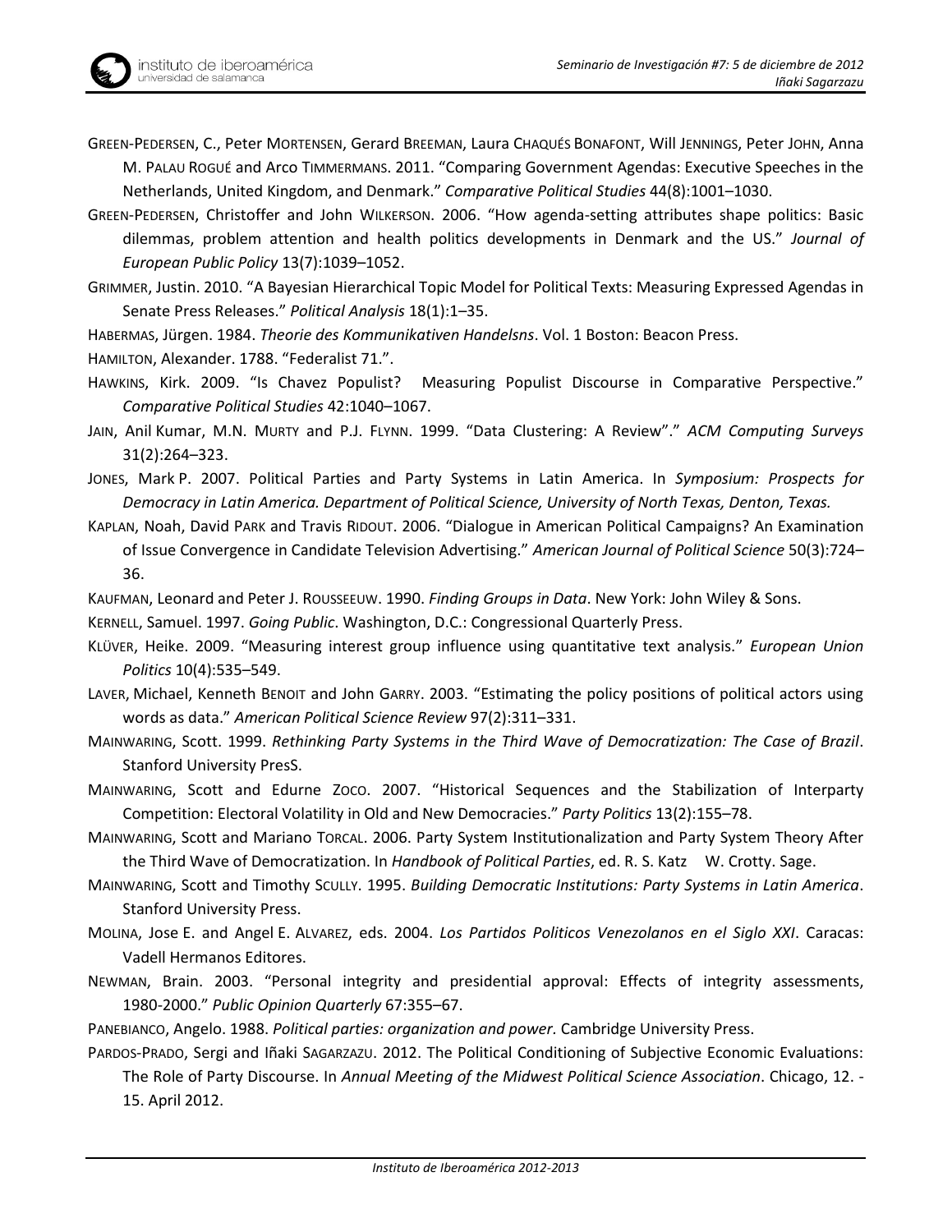- PAYNE, Mark, Daniel ZOVATTO, Fernando CARRILLO FLOREZ and Andrés ALLAMAND ZAVALA. 2002. *Democracies in Development: Politics and Reform in Latin America*. Inter-American Development Bank.
- PETROCIK, John. 1996. "Issue Ownership in Presidential Elections, with a 1980 Case Study." *American Journal of Political Science* 40(3):825–850.
- PETROCIK, John, William L. BENOIT and Glenn HANSEN. 2003. "Issue Ownership and Presidential Campaigning, 1952-2000." *Political Science Quarterly* 118(4).
- PROKSCH, Sven-Oliver and Jonathan B. SLAPIN. 2008. *WORDFISH: Scaling Software for Estimating Political Positions from Texts*. Version 1.3., URL (consulted January 2009): [http://www.wordfish.org.](http://www.wordfish.org/)
- PROKSCH, Sven-Oliver and Jonathan B. SLAPIN. 2009. *WORDFISH Manual*. Version 1.3, URL (consulted Sept. 2009): [http://www.wordfish.org.](http://www.wordfish.org/)

QUINN, Kevin M., Burt MONROE, Michael COLARESI, Michael CRESPIN and Drago RADEV. 2010. "How to analyze political attention with minimal assuptions and costs." *American Journal of Political Science* 54(1):209–228. RANDALL, Vicky and Lars SVASSAND. 2002. "Party Institutionalization in New Democracies." *Party Politics* 8:5–29.

ROTTINGHAUS, Brandon. 2009. "Strategic Leaders: Determining Successful Presidential Opinion Leadership Tactics Through Public Appeals." *Political Communication* 26(3):296–316.

- ROTTINGHAUS, Brandon. 2010. *The provisional pulpit: modern presidential leadership of public opinion*. Texas A&M University Press.
- SAGARZAZU, Iñaki. 2011. "Weak party institutionalization and the dynamics of political dialogue." *Nuffield College Working Papers in Politics* 2011-03:1–43.
- SAGARZAZU, Iñaki. 2012. "Talking to Win: The politics of issue selection in Parliamentary debates." *Working paper.*
- SAMUELS, David. 1999. "Incentives to Cultivate a Party Vote in Candidate-centric Electoral Systems: Evidence from Brazil." Comparative Political Studies 32(4):487â€"518.

SCARROW, Susan E. 2010. Political Parties and Party Systems. In *Comparing Democracies 3: Elections and Voting in the 21st Century*, ed. L. LEDUC, R. G. NIEMI and P. NORRIS. Sage.

- SHIVELY, W. Phillips. 1979. "The Development of Party Identification among Adults: Explora- tion of a Functional Model." *American Political Science Review* 73(4):1039–54.
- SIDES, John. 2006. "The Origins of Campaign Agendas." *British Journal of Political Science* 36:407–436.
- SIGELMAN, Lee and Emmett BUELL. 2004. "Avoidance or Engagement? Issue Convergence in U.S. Presidential Campaigns, 1960 - 2000." *American Journal of Political Science* 48(4):650–661.

SIMON, Adam F. 2002. *The Winning Message*. Cambridge: Cambridge University Press.

- TEDIN, Kent, Brandon ROTTINGHAUS and Harrell RODGERS. 2011. "When the President Goes Public: The Consequences of Communication Mode for Opinion Change across Issue Types and Groups." *Political Research Quarterly* 64(3):506–519.
- VAVRECK, Lynn. 2009. *The message matters: the economy and presidential campaigns*. Princeton University Press.
- XENOS, Michael and Kirsten FOOT. 2005. "Politics As Usual, or Politics Unusual? Position Taking and Dialogue on Campaign Websites in the 2002 U.S. Elections." *The Journal of Communication* 55(1):169–85.
- ZUCCO, Cesar. Forthcoming. "Stability Without Roots: Party System Institutionalization in Brazil." Electronic copy available at: http://ssrn.com/abstract=2002359.